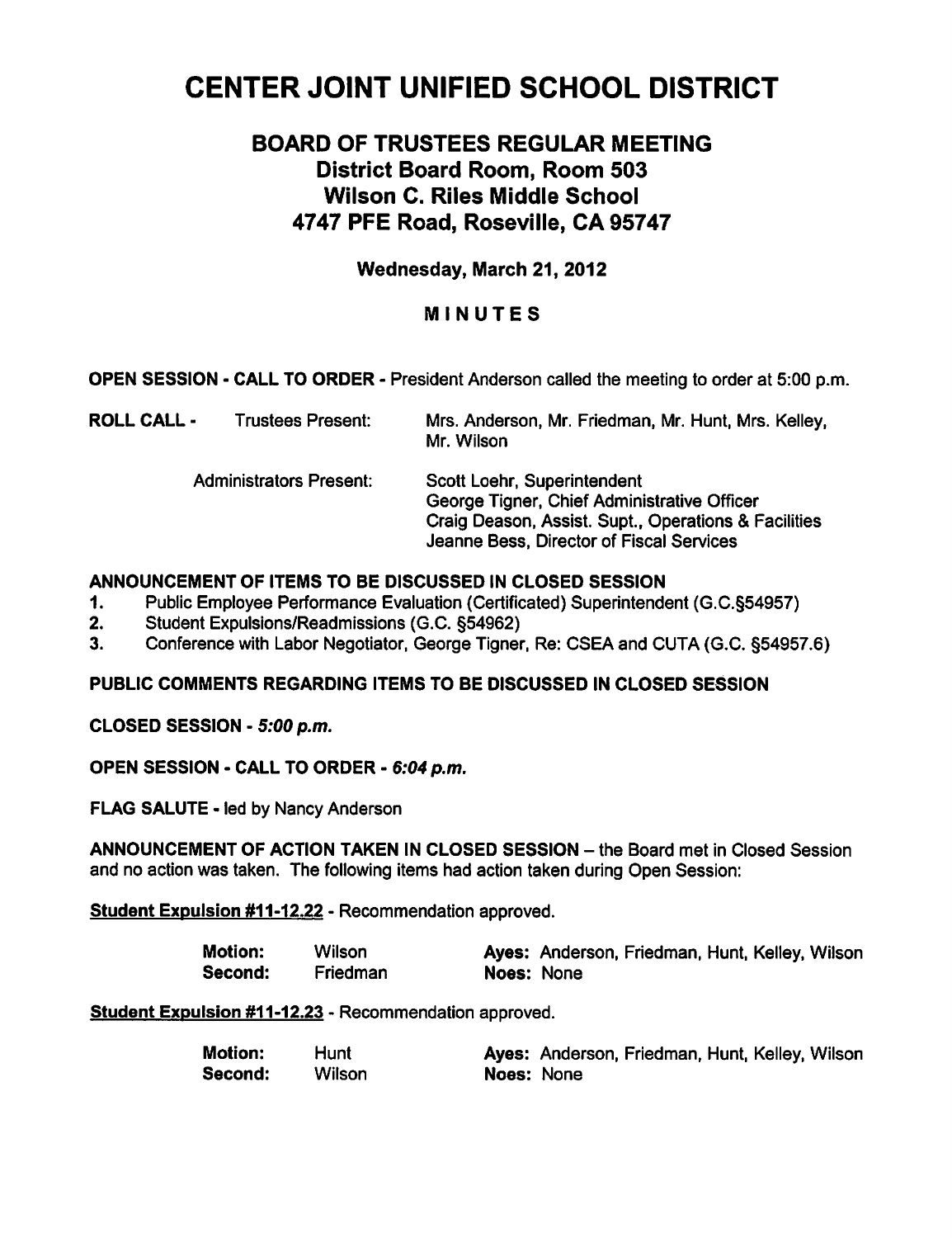3/21/12 Regular Meeting Page 2

#### Student Expulsion #11-12.24 - Recommendation approved.

| <b>Motion:</b> | Wilson   |            | Ayes: Anderson, Friedman, Hunt, Kelley, Wilson |  |  |
|----------------|----------|------------|------------------------------------------------|--|--|
| Second:        | Friedman | Noes: None |                                                |  |  |

Student Expulsion #11-12.25 - Recommendation approved.

| <b>Motion:</b> | Wilson      | Ayes: Anderson, Friedman, Hunt, Kelley, Wilson |  |
|----------------|-------------|------------------------------------------------|--|
| Second:        | <b>Hunt</b> | Noes: None                                     |  |

Student Expulsion #11-12.26 - Recommendation approved.

| <b>Motion:</b> | <b>Hunt</b> | Ayes: Anderson, Friedman, Hunt, Kelley |
|----------------|-------------|----------------------------------------|
| Second:        | Kelley      | Noes: Wilson                           |

ADOPTION OF AGENDA – there was a motion to approve the adoption of the agenda as amended: Pull Consent agenda items 4, 7,12 and 14 for separate consideration, and move Business Items before all reports.

| <b>Motion:</b> | Kelley | <b>Vote: General Consent</b> |
|----------------|--------|------------------------------|
| Second:        | Wilson |                              |

#### BUSINESS ITEMS

A. APPROVED - Second Interim Report For Fiscal Year 2011/12

Jeanne Bess, Director of Fiscal Services, gave an overview of the Second Interim that she has brought to the Board.

| <b>Motion:</b> | <b>Wilson</b> | <b>Vote: General Consent</b> |
|----------------|---------------|------------------------------|
| Second:        | Friedman      |                              |

B. APPROVED - Tax & Revenue Anticipation Notes (TRANs) Request for Issuance. Resolution #12/2011-12: Resolution of the Governing Board Authorizing the Borrowing of Funds for Fiscal Year 2012-2013 and the Issuance and Sale of One or More Series of 2012-2013 Tax and Revenue Anticipation Notes Therefore and Participation in the California School Cash Reserve Program and Requesting the Board of Supervisors of the County to Issue and Sell Said Series of Notes

Jeanne Bess, Director of Fiscal Services, explained the process and the amount of money involved with this request.

| <b>Motion:</b> | Wilson | <b>Vote: General Consent</b> |
|----------------|--------|------------------------------|
| Second:        | Hunt   |                              |

C. APPROVED - Resolution #11/2011-12: Layoff For Lack of Work or Lack of Funds There was a motion to bring this to the floor.

| <b>Motion:</b> | Friedman |
|----------------|----------|
| Second:        | Wilson   |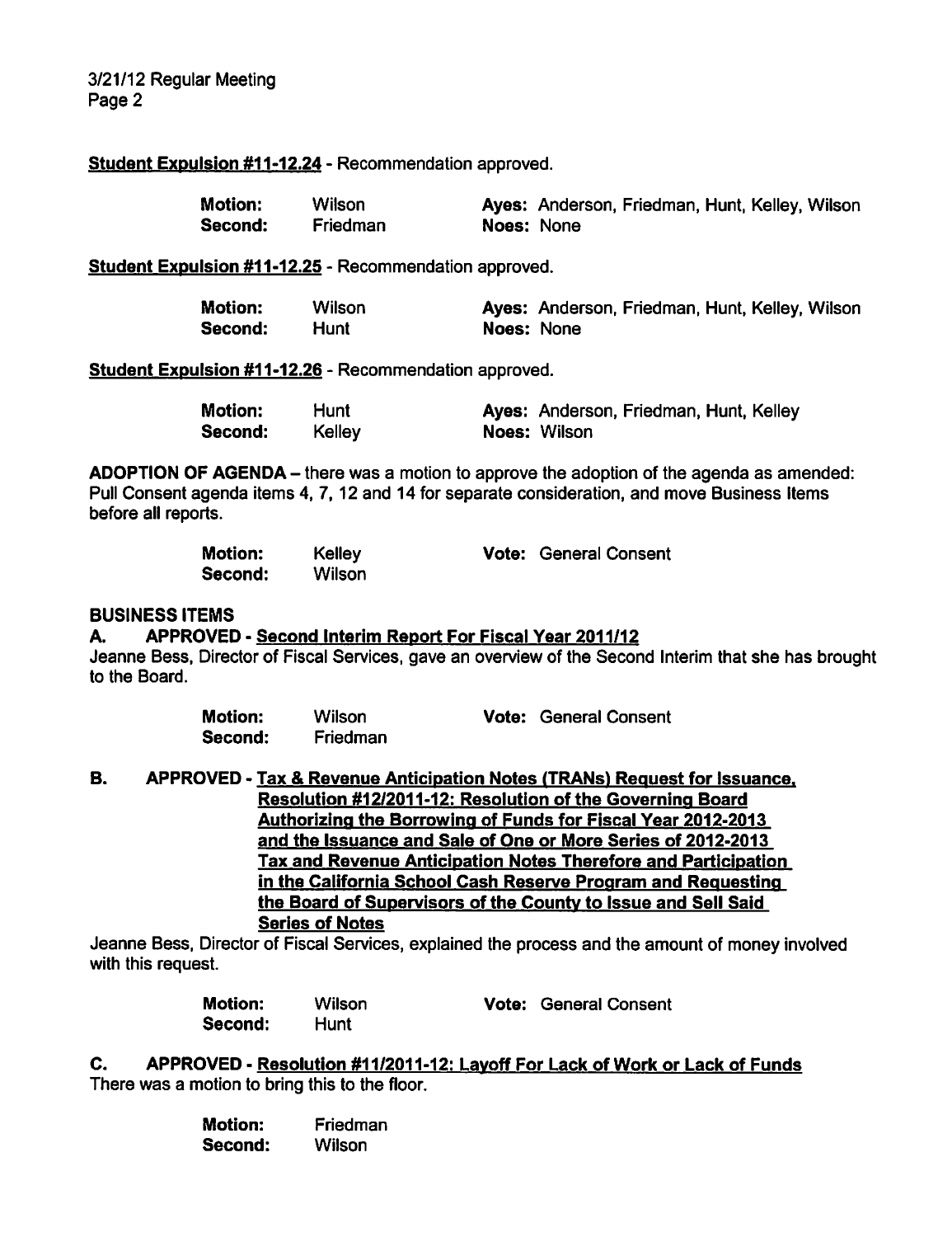3/21/12 Regular Meeting Page 3

Trustee Kelley inquired on the duties and job descriptions of aides, the office aide staffing at a couple of sites, the tentative agreement with CSEA, and the campus monitor staffing at the high school.

Vote: General Consent

Trustee Wilson asked if the Board could vote on the Consent Agenda at this point.

### CONSENT AGENDA

- 1. Approved Adoption of Minutes from January 18, 2012 Regular Meeting
- 2. Approved Adoption of Minutes from February 1, 2012 Board Workshop
- 3. Approved Adoption of Minutes from February 8, 2012 Regular Meeting
- 4. This item was pulled for separate consideration.
- 5. Approved Adoption of Minutes from March 12, 2012 Special Meeting
- 6. Approved Certificated Personnel Transactions
- 7. This item was pulled for separate consideration.
- 8. Approved FBLA Attendance at State Leadership Conference in Irvine, CA CHS
- 9. Approved 2011-2012 Safe School and Emergency Preparedness Plan Oak Hill
- 10. Approved 2011-2012 Safe School and Emergency Preparedness Plan AVCS/Global
- 11. Approved Contract with Martin General Engineering, Inc., for Seal and Stripe Play Area Hard Court Projects at Both North Country and Oak Hill Elementary Schools
- 12. This item was pulled for separate consideration.
- 13. Approved Payroll Orders: July 2011 February 2012
- 14. This item was pulled for separate consideration.

| <b>Motion:</b> | Friedman | <b>Vote: General Consent</b> |
|----------------|----------|------------------------------|
| Second:        | Wilson   |                              |

#### CONSENT AGENDA PULLED FOR SEPARATE CONSIDERATION

4. Approved Adoption of Minutes from February 29, 2012 Special Meeting

| Motion: | Wilson         | Ayes: Friedman, Hunt, Kelley, Wilson |
|---------|----------------|--------------------------------------|
| Second: | <b>Frieman</b> | Noes: None                           |
|         |                | <b>Abstain: Anderson</b>             |

7. Approved Classified Personnel Transactions

| <b>Motion:</b> | Kelley | <b>Vote: General Consent</b> |
|----------------|--------|------------------------------|
| Second:        | Wilson |                              |

#### 12. Approved Developer Fee Payment Agreement, Property No. 3

| <b>Motion:</b> | Friedman | Ayes: Anderson, Friedman, Hunt, Kelley, Wilson |
|----------------|----------|------------------------------------------------|
| Second:        | Kellev   | Noes: None                                     |
|                |          | Abstain: Wilson                                |

14. Approved Supplemental Agenda (Vendor Warrants)

| <b>Motion:</b> | Friedman | Ayes: Anderson, Friedman, Hunt, Kelley |
|----------------|----------|----------------------------------------|
| Second:        | Hunt     | Noes: None                             |
|                |          | <b>Abstain: Wilson</b>                 |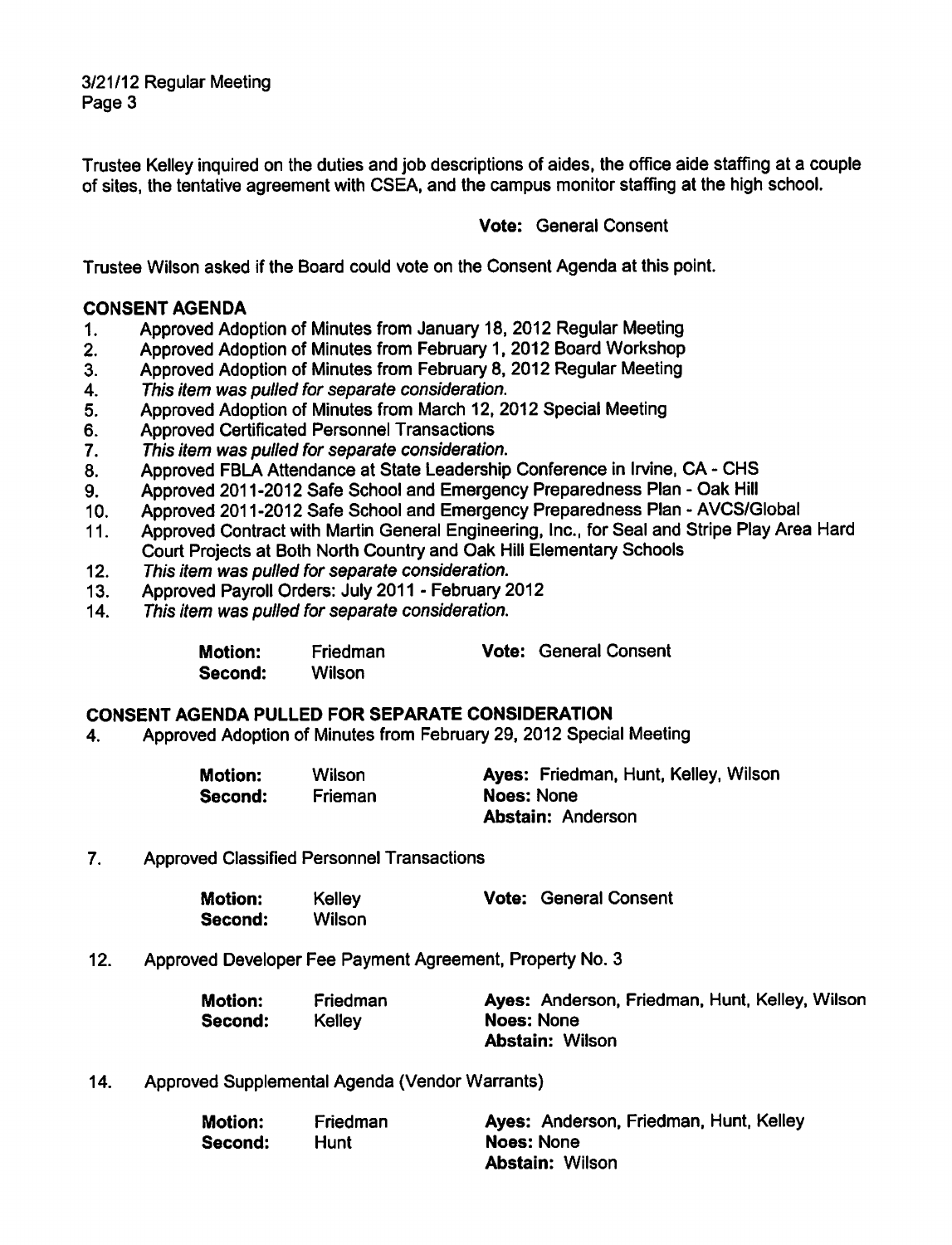3/21/12 Regular Meeting Page 4

| D. |       |         | APPROVED - First Reading: Board Policies/Regulations/Exhibits |
|----|-------|---------|---------------------------------------------------------------|
|    | AR    | 1340    | <b>Access to District Records</b>                             |
|    | BP.   | 2121    | <b>Superintendent's Contract</b>                              |
|    | BP.   | 3110    | <b>Transfer of Funds</b>                                      |
|    | AR.   | 3314    | <b>Payment for Goods and Services</b>                         |
|    | BP.   | 3513.1  | <b>Cellular Phone Reimbursement</b>                           |
|    | AR.   | 3513.1  | <b>Cellular Phone Reimbursement</b>                           |
|    | AR.   | 3541.1  | <b>Transportation for School-Related Trips</b>                |
|    | BP.   | 3553    | Free and Reduced Price Meals                                  |
|    | AR    |         | 4117.11/4317.11 Preretirement Part-Time Employment            |
|    | BP.   |         | 4140/4240/4340 Bargaining Units                               |
|    | AR.   | 4217.3  | Layoff/Rehire                                                 |
|    | BP/AR | 5111    | Admission                                                     |
|    | AR.   | 5111.1  | <b>District Residency</b>                                     |
|    | AR    | 5111.12 | Residency Based on Parent/Guardian Employment                 |
|    | AR.   | 5111.13 | Residency for Homeless Children                               |
|    | AR.   | 5125    | <b>Student Records</b>                                        |
|    | AR/E  | 5125.1  | Release of Directory Information                              |
|    | BP/AR | 5131.7  | <b>Weapons and Dangerous Instruments</b>                      |
|    | BP/AR | 5141.21 | Administering Medication and Monitoring Health Conditions     |
|    | BP/AR | 6145.2  | <b>Athletic Competition</b>                                   |
|    | BP/AR | 6146.1  | <b>High School Graduation Requirements</b>                    |
|    | AR    | 6162.51 | <b>Standardized Testing and Reporting Program</b>             |
|    | BP.   | 6170.1  | <b>Transitional Kindergarten</b>                              |
|    | AR    | 6173.1  | <b>Education for Foster Youth</b>                             |
|    | BB    | 9320    | <b>Meetings and Notices</b>                                   |

Pulled for further evaluation:

| <b>BP/AR 6143</b> | <b>Courses of Study</b>                             |
|-------------------|-----------------------------------------------------|
| BP/AR/E 6161.1    | Selection and Evaluation of Instructional Materials |

There was a motion to approve all policies listed above, with the exception of those pulled for further evaluation.

| <b>Motion:</b> | Friedman | <b>Vote: General Consent</b> |
|----------------|----------|------------------------------|
| Second:        | Wilson   |                              |
|                |          |                              |

There was a motion to bring BB 9223 to the floor. BB 9223 Filling Vacancies

| <b>Motion:</b> | Friedman |
|----------------|----------|
| Second:        | Hunt     |

Trustee Hunt was concerned with the section that states the next highest vote getter would move into a vacant position. He noted that he has not heard of other districts doing it this way. Trustee Wilson noted that even if we are the only district that does it, he thinks we are doing it correctly. He would rather have someone that people had voted for and had a say on than having a faction on the board.

Trustee Wilson left the meeting at 6:50 p.m. due to illness.

There was a motion to table BB 9223. It was requested that Mr. Loehr research other similar districts to see what their policy on this is.

THIS POLICY WAS TABLED

Motion: Friedman Second: Kelley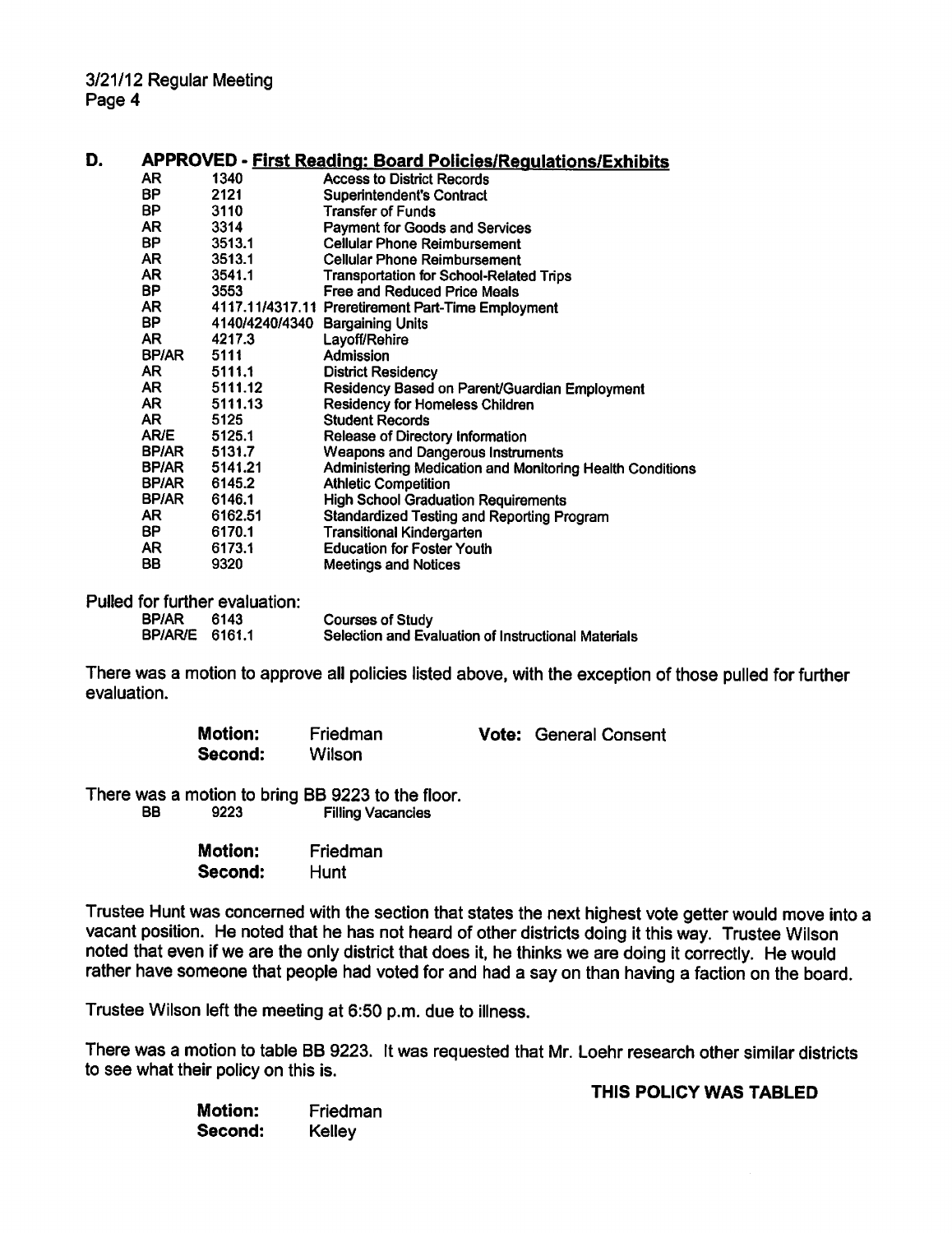# STUDENT BOARD REPRESENTATIVE REPORTS

- 1. Center High School Aleah Woods
- two weeks ago was the "Every 15 Minutes" program; it was a success.
- Junior Prom this Saturday at Morgan Creek.
- Senior Ball tickets go on sale this week.
- Purple Cord Dinner is Friday, April 27.
- boys' basketball team went all the way to the Nor Cal semi-finals.

Cinderella Play was a success.

- 2. McClellan High School Rolando (JR) Natividad  $-$  not available to report
- 3. Antelope View Charter School Britney Kaiser
- once a month there will be an enrollment night held.
- March 30 AVCS will have an Expo at Sunrise Mall.
- they are hoping to include  $6<sup>th</sup>$  grade in junior high program next year.

- March 29 the ITT Tech Advisor will be visiting  $11<sup>th</sup>$  and  $12<sup>th</sup>$  graders to speak to them about their college.

- tomorrow night is Night of the Arts.
- 4. Global Youth Charter School Hyleah O'Quinn
- WASC is coming next week; they have been preparing for this.
- STAR testing is April  $24<sup>th</sup>$ -27<sup>th</sup>.
- they will be collecting donations of snacks for student during testing time.
- had a field trip to UC Davis.
- girls soccer and coed track and field has started.
- AVCS has invited Global to Night of the Arts tomorrow night.
- Prom will be April 28 at the VFW Hall.

Global would like to thank CHS for the donation of red flags for the girls soccer games and allowing them to post their info on the marquee.

# COMMENTS FROM THE AUDIENCE REGARDING ITEMS NOT ON THE AGENDA

Cindy Campbell, parent, shared information on the St. Baldricks fundraiser where students got their heads shaved to raise money. The 21 person team raised over \$5,200. She also spoke about the Antelope Community Carnival that occurred last weekend. About 900 people came over the 4 day period. They raised \$3,600 for the Riles PTA. They were also able to share some of that with other sites who helped sell tickets. She thanked Mr. Deason, Mr. Jordan, Fremont Bank, Allied Waste, Area Restroom Solutions, Sebalas Landscaping, and DWB Security. She asked that people check out these companies on their website; they do support our community.

Jeremiah Malone, Senior at CHS, asked if the board could consider letting 18 year olds sign themselves out and excusing their absences. There was discussion about our board policy regarding this topic. Mr. Loehr noted that we will look at district policy.

# ORGANIZATION REPORTS

1. CSEA – Cyndy Mitchell, President, was not available to report.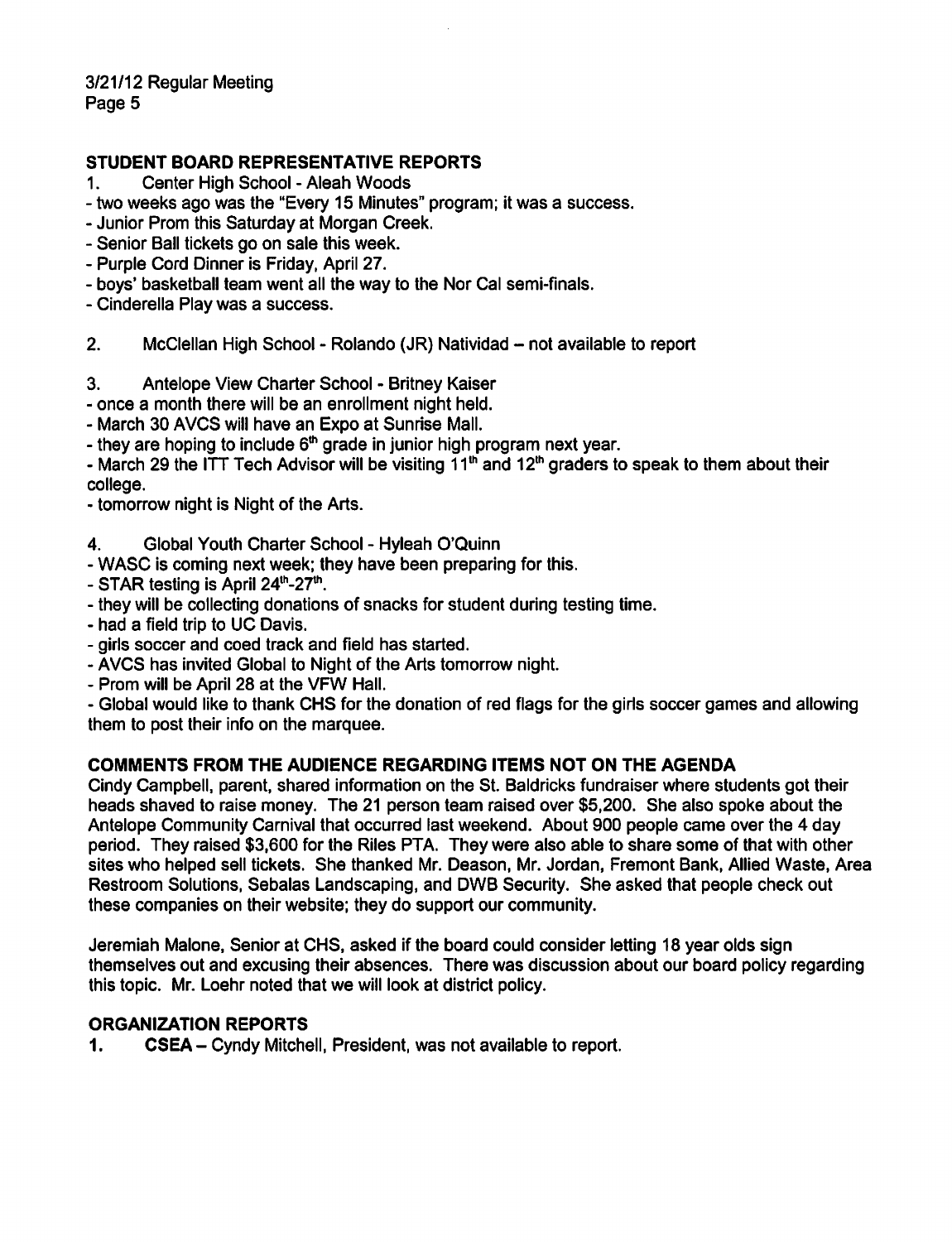# ORGANIZATION REPORTS

2. CUTA - Heather Woods, President, said they have accepted furloughs. Riles, as well as other district schools, has been collecting for Pennies for Patients. The Riles choir went to the elementary sites. The elementary sites have been excited about the high school drama production going to the different sites to show what they are doing at CHS. The high school is getting a lot of positivity from the 911 classes being offered; there are at least 3 classes. PLTW will have at least 2-3 biomedical classes, and 2-3 engineering classes. With all of these programs, we would like to look at moving back to an 8 period day.

# BOARD/SUPERINTENDENT REPORTS

# Mr. Friedman

- took his daughter and her friend to the carnival on Saturday. There was lots of excitement and fun.
- took his daughter to see the play "Cinderella".
- helped Mr. Bisho with reviewing student video portfolios for a video production competition.
- donated to the St. Baldrick's.

# Mr. Hunt

noted that it was nice to hear positive news.

# Mrs. Kelley

- had an opportunity to visit most school sites and departments.

Mr. Wilson  $-$  was not available to report.

# Mr. Loehr

- visited all school sites; noted that it was nice to see the students enjoying activities in the classrooms.
- thanked Cindy and Delrae for all they do in the district.
- excited about the new CHS classes.
- attended the "Every 15 Minutes" event.

- gave information on "Thrive" – the district received a \$24,000 grant from Kaiser for a fitness program in the district. He noted that there are 29 teams signed up so far.

Mrs. Anderson  $-$  did not have anything to report.

# ADVANCE PLANNING

- a. Future Meeting Dates:
	- i. Regular Meeting: Wednesday, April 18, 2012 @ 6:00 p.m. District Board Room Room 503, located at Riles Middle School, 4747 PFE Road, Roseville, CA 95747

 $ADJOURNMENT - 7:20 p.m.$ 

| Motion: | Friedman | <b>Vote: General Consent</b> |  |  |
|---------|----------|------------------------------|--|--|
| Second: | Kelley   |                              |  |  |